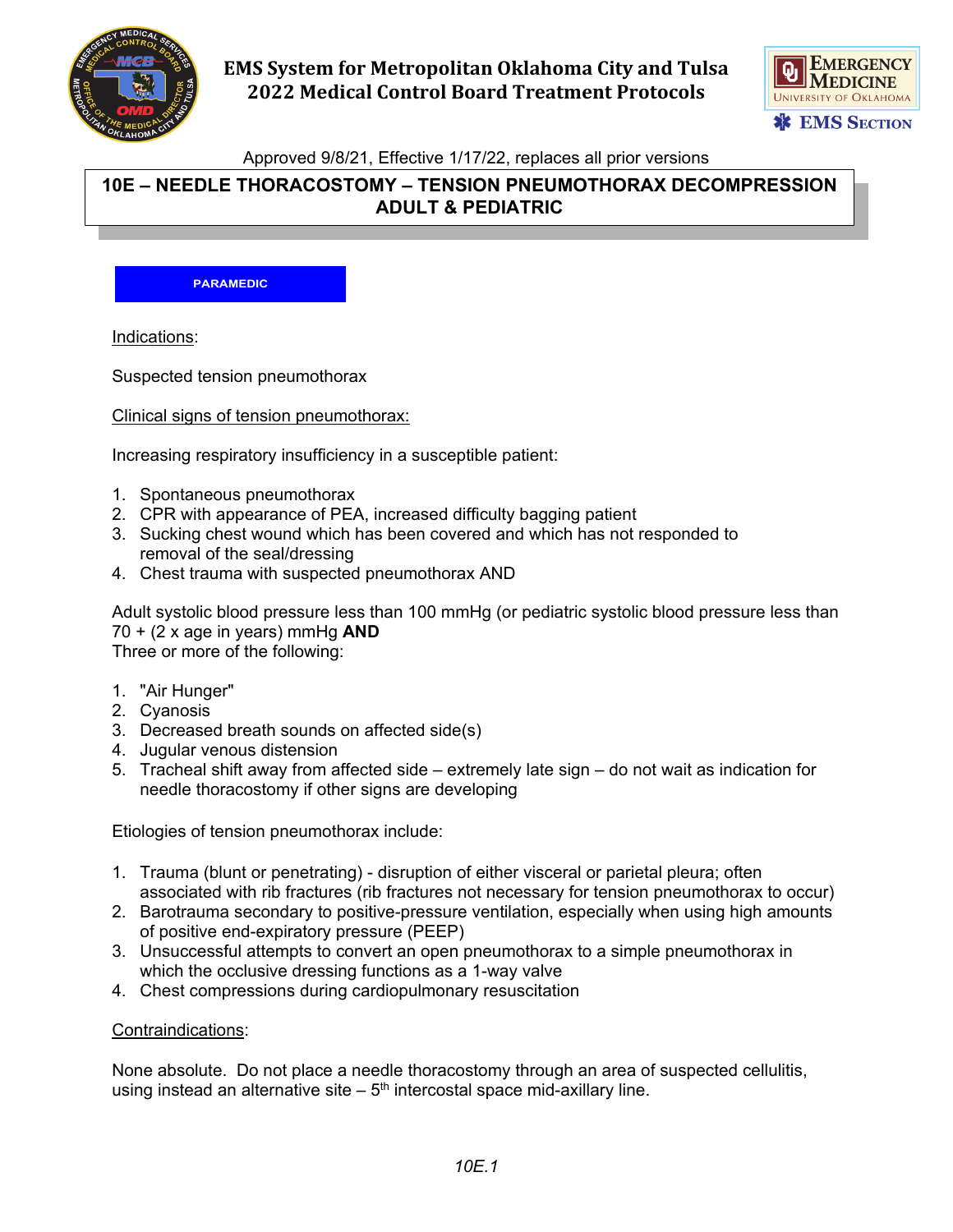

# **EMS System for Metropolitan Oklahoma City and Tulsa 2022 Medical Control Board Treatment Protocols**



### Approved 9/8/21, Effective 1/17/22, replaces all prior versions **PROTOCOL 10E: Needle Thoracostomy -Tension Pneumothorax Decompression - Adult & Pediatric, cont.**

### Precautions:

- 1. A SIMPLE pneumothorax causes some degree of respiratory distress and chest pain, and MAY be associated with decreased or absent breath sounds on the side of the collapse and with subcutaneous air if the cause is traumatic. TENSION pneumothorax is associated with progressive respiratory distress, dropping BP, "drum-like" hyperexpanded chest, distended neck veins, and patient deterioration. Tracheal shift may be present but is a late sign and needle decompression should be accomplished before waiting for the appearance of tracheal shift.
- 2. Pneumothorax rarely presents with tension on initial assessment. Be particularly suspicious with deterioration during transport, and with patients requiring assisted ventilation.
- 3. In patients who are being ventilated by bag-valve mask or ventilator, caution should be exercised when performing needle decompression. If the presumptive diagnosis of a tension pneumothorax is incorrect, the insertion of the needle may create a pneumothorax, which may be converted into a tension pneumothorax by positive-pressure ventilation.
- 4. If a previously covered sucking chest wound is present, remove the seal and allow chest pressures to equilibrate. No further treatment is often necessary.

## Technique:

- A. Expose the entire chest.
- B. Locate landmark on affected side(s) second intercostal space just superior to third rib, (Figure 1 illustrates the right side of the chest as the affected side).
- C. Clean area of insertion with ChloraPrep®, Betadine®, or alcohol prep.
- D. Attach 10 mL or larger syringe to a 15 gauge pneumothorax catheter or a 14 gauge angiocatheter. If using an angiocatheter, the length of the needle should be at least 3.25 inches to promote decompression of the pleural space. Thick chest wall musculature may prevent entry into the pleural space if using a shorter needle.
- E. Decisively locate the second or third intercostal space in the mid-clavicular line.
- F. Insert the needle through the skin at near or at 90 degrees and advance until tip hits the top of the rib below the intercostal space. Continue to advance angling over the top of the rib margin – advance just over the lower rib avoid the neurovascular bundle running horizontally along the lower border of the upper rib.



G. Advance needle tip into the pleural space. A slight "pop" is usually felt when the needle pierces the outside pleural membrane, or parietal pleura.